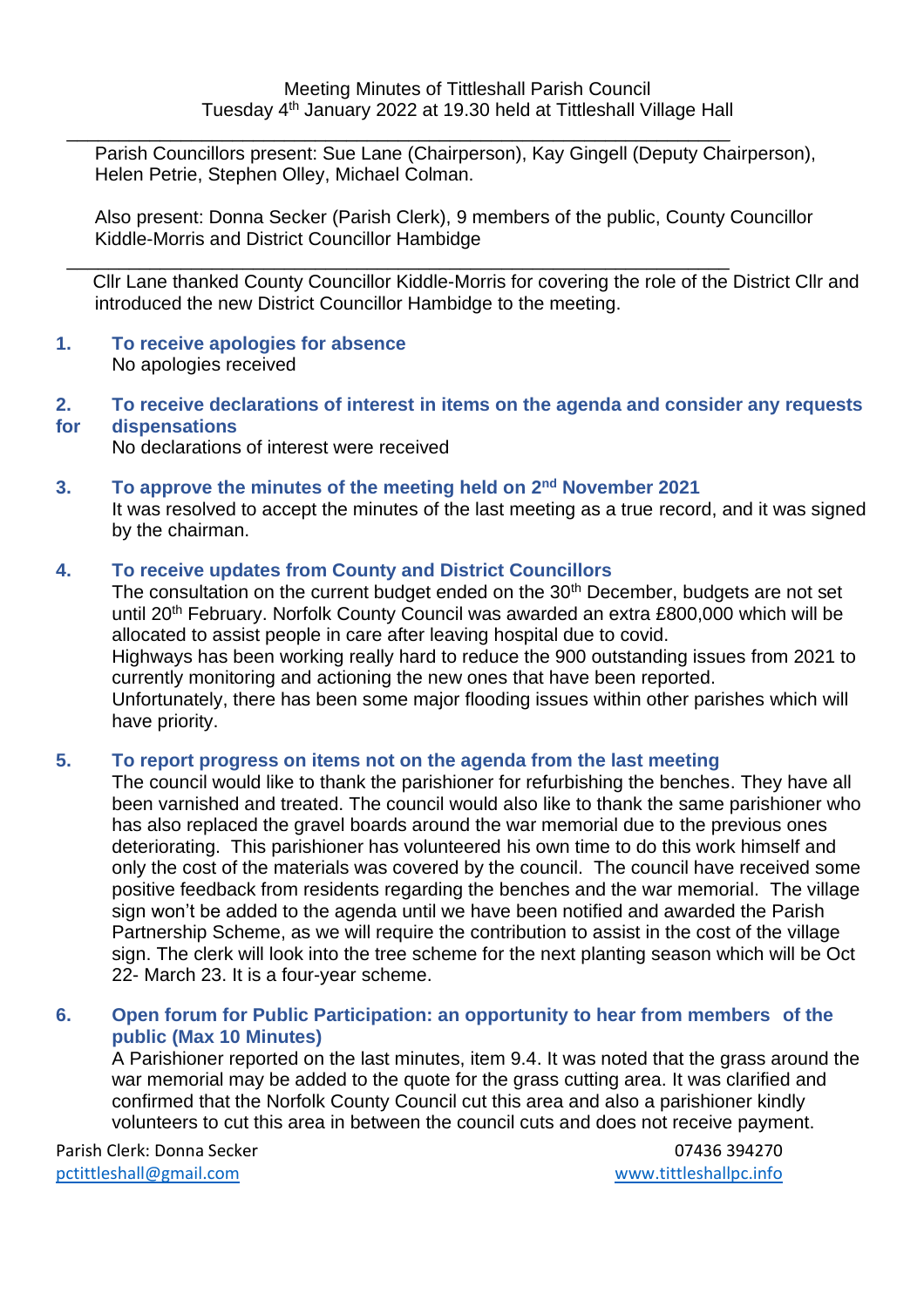A parishioner reported the trodden banks on the Wellingham Road, tractors are mounting the pavements and damaging the kerbs due to the narrowing of the road, as the bank is now encroaching onto the road and will be blocking gullies. The clerk will report this, requesting for the banks to be sided out and will chase the outstanding areas that have encroaching banks and any trods that need urgent attention.

A parishioner updated the council on a meeting regarding the Village Fete and would like to approach the council for a donation to be considered. This will be added to the next agenda.

A parishioner from the speedwatch scheme reported that due to lack of numbers a planned date was not able to go ahead. However, the parishioner was still able to use the speeding gun but is not able to feedback the data or use any signs. It was noted that between the hours of 8-9am 27 cars travelled between 35-53, which might prove that the drivers slow down purposely for the speedwatch signs and therefore they might not be fully preventing speeding. A black box was suggested at the last meeting as this would enable data to be collected. Please see item 7 about the progress.

### **7. To report and update on highway matters**

The clerk has reported the "High Street" sign again due to the letters not being readable. Also pot-holes were reported on Barton's Lane and are waiting for repair. With regard to the flooding around Blenheim Crescent, work is still being carried out and this will be monitored. The council reported that a vehicle is permanently parking on the pavement and the clerk will write to the homeowner requesting for this to be parked without obstructing the pathway.

Cllr Gingell updated the council regarding the communication on trying to obtain a black box which would collect data to send to the community police speedwatch department. The clerk has approached highways, Breckland and NCC to try and gain further information about the black box but still awaiting a reply. County Cllr Kiddle-Morris is going to investigate this further and hopefully feedback to the council with contact details.

### **8. To discuss the licence to occupy the premises regarding the land for the purpose of the bottle and clothing bank**

It was highlighted to the council in December that the land where the bottle, clothing and recycling bins are situated is privately owned. The landowner has notified the council and sent a licence for the council to sign and agree to. The landowner is charging the council £5.00 per year but the council would like some further information from the licensee before the document can be signed.

#### **9. To discuss and approve the play equipment check list to commence 1st January 22- 31st May 2022**

Cllr Lane wanted to make it clear that the parish council are only paying for the insurance of the play equipment until May 2022.

Due to the council still covering the insurance of the play equipment at the Millennium Green the insurance company has requested regular checks. A check list has been drawn up and it was agreed by the council to use this check list as a guideline when inspecting the equipment. It was agreed that Cllr Colman will complete the site visit with a trustee from the Millennium Green. A visit has been planned for Saturday  $8<sup>th</sup>$  January 22 and it was agreed on monthly checks to be carried out.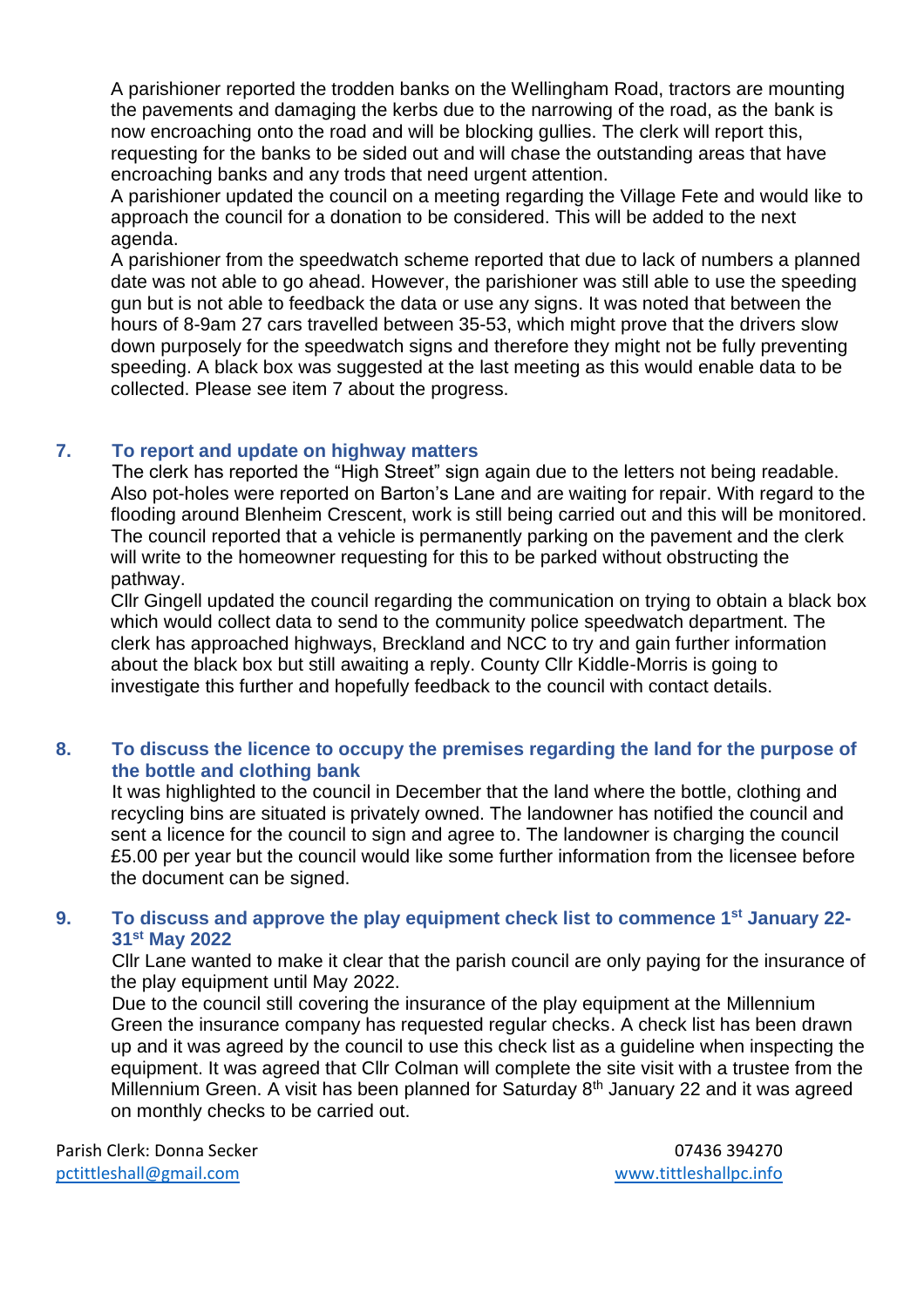#### **10. To authorise and approve the planning policy**

The planning policy was circulated to the all the cllr's before the meeting. The council agreed to implement the policy.

#### **11. Planning Applications**

The planning application for the removal of the hawthorn tree outside the village hall was removed from the agenda as the decision of the felling of the tree is to be carried out due to the tree being diseased. The village hall committee are extremely upset that this is the only option for the tree, but this decision was not taken lightly and for health and safety issues this is the best cause of action.

- 11.1 **To receive planning application by Breckland District Council**  No new applications received.
- 11.2 **Update on application decisions taken by Breckland District Council**  3PL/2021/0686/F-Erection of manager's dwelling and detached carport including access-Refused

### **12. To discuss and update the Council**

### 12.1 **To agree on a decision on parishioner's complaint letter**

The council agreed not to read out the parishioner's complaint letter. This was a unanimous decision. Parish councils are not obligated to read out any parishioner letters.

### 12.2 **To deliver a statement regarding a parishioner's complaint letter**

A statement was read out by the chairman and the statement is attached. It was agreed to send the statement to the Church and Village for publication. It was also noted that the parish council have not received any other complaints letters from any other parishioners regarding this matter.

#### 12.3 **To discuss the quotes for the Churchyard Cutting**

The council have now received two quotes. Unfortunately, the third company approached did not have the proper equipment to carry out the cutting around the graveyards. One of the quotes received stated that were not able to take any more work on. The one quote that remained included the cutting of the graveyard as well as the extra areas which the Cllrs feel need cutting. It was agreed by the council that BB Garden Service will take on the new contact which includes the extra areas that the council felt needed attention, and this will

commence in March 2022.

# 12.4 **To update on the meeting regarding the village fete**

A meeting was held on 1<sup>st</sup> November 2020 and all representatives from local clubs, groups, and committees from Tittleshall attended and plans were put in place. The organiser from the village fete committee requested a donation during the public participation for £200. This will be considered at the next meeting. The fete will be held on 25<sup>th</sup> June 2022.

#### 12.5 **To discuss the Queen's Jubilee**

Cllr Lane has made contacted with a local company to request the loan of the beacon; this was kindly agreed. The council are now in discussion on the location to site the beacon and make further arrangements. This will be added to the next agenda to confirm the final details.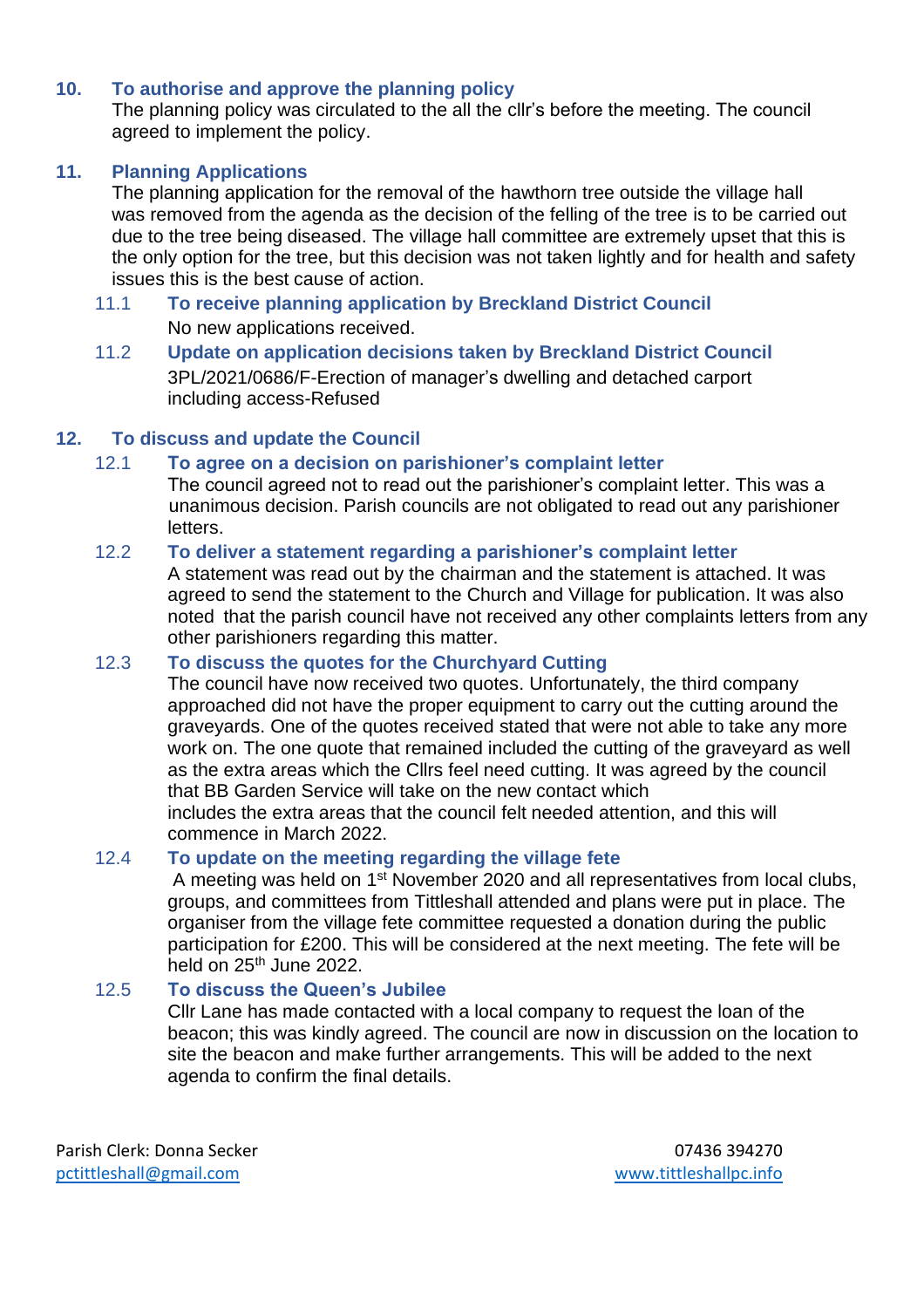### 12.6 **To appoint Cllrs tasks and responsibilities**

It was agreed for cllrs to take on individual tasks and responsibilities. Cllr Olley and Cllr Petrie will co-ordinate and liaise regarding the queen's jubilee plans. Cllr Colman will continue to check and audit the financial records for the council.

### 12.7 **To agree on Councillor to attend the introduction course** It was agreed by the council for Cllr Olley to attend the introduction Cllr course in February. The clerk will arrange this.

## 12.8 **To agree location of the commemorative plaque** The council agreed that the covid plaque will be positioned on the village sign with the other plaques but will wait until the new sign is fitted.

#### **13. To update the Council on the emergency plan**

### 13.1 The Emergency Plan

The emergency plan co-ordinator suggested purchasing sandbags to have in preparation for any potential flooding. The clerk will look into costs of purchasing prepared sandbags or purchasing the equipment to make up sandbags

### **14. To Receive reports**

- 14.1 To receive reports on Defib Defib has been checked and all is working correctly.
- 14.2 To receive reports on Pathways Unfortunately, no pathway report was received due to illness of Wendy Seale.

#### **15. Finance**

15.1 To approve the list of payments

The council approved the list of payments for January as detailed at the end of the minutes.

#### 15.2 To discuss and circulate the budgets for 2022/23

The budgets and precepts were circulated, the budgets were discussed and agreed. The council agreed that the precept will remain the same.

# **16. To receive items for the next meeting agenda 1 st March 2022**

To agree a donation to the village fete committee and attendance.

- To agree on a location for the beacon
- To agree on costs etc on sandbags

To agree on a jubilee plaque to be purchased.

Meeting finished at 21.29

# TITTLESHALL FINANCE 30th Nov-30th Dec 2021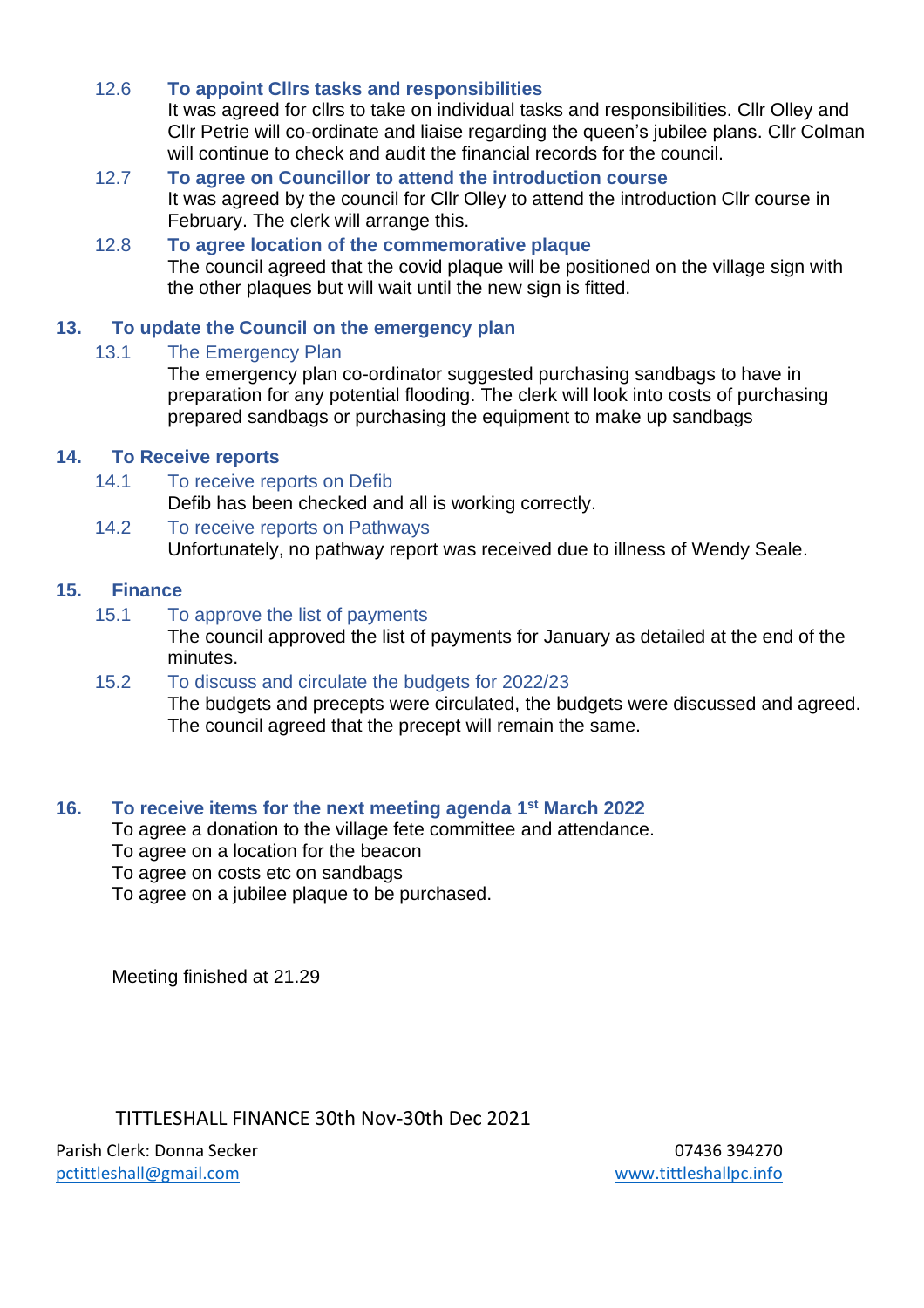# COMMUNITY ACCOUNT

| Balance at 30th Dec 2021 | £5,568.12 |
|--------------------------|-----------|
| Less Presented cheques   | £10.00    |
| Total                    | £5,558.12 |

```
Total £5,558.12
```

| Cheque/Trans | Cheques payable          | Reason for payment     | Amount  |
|--------------|--------------------------|------------------------|---------|
|              | D.K.Secker               | Wages for Nov & Dec    | £601.48 |
|              |                          | Hall Hire Sept/Nov $@$ |         |
|              | Tittleshall V/Hall       | £12.00                 | £24.00  |
|              | <b>HMRC</b>              | <b>PAYE Payment</b>    | £42.80  |
|              |                          | Invoice 675- Bench &   |         |
|              | <b>BB Garden Service</b> | War Memorial           | £180.00 |
|              |                          |                        |         |
| Total        |                          |                        | £848.28 |

Statement related to 12.2